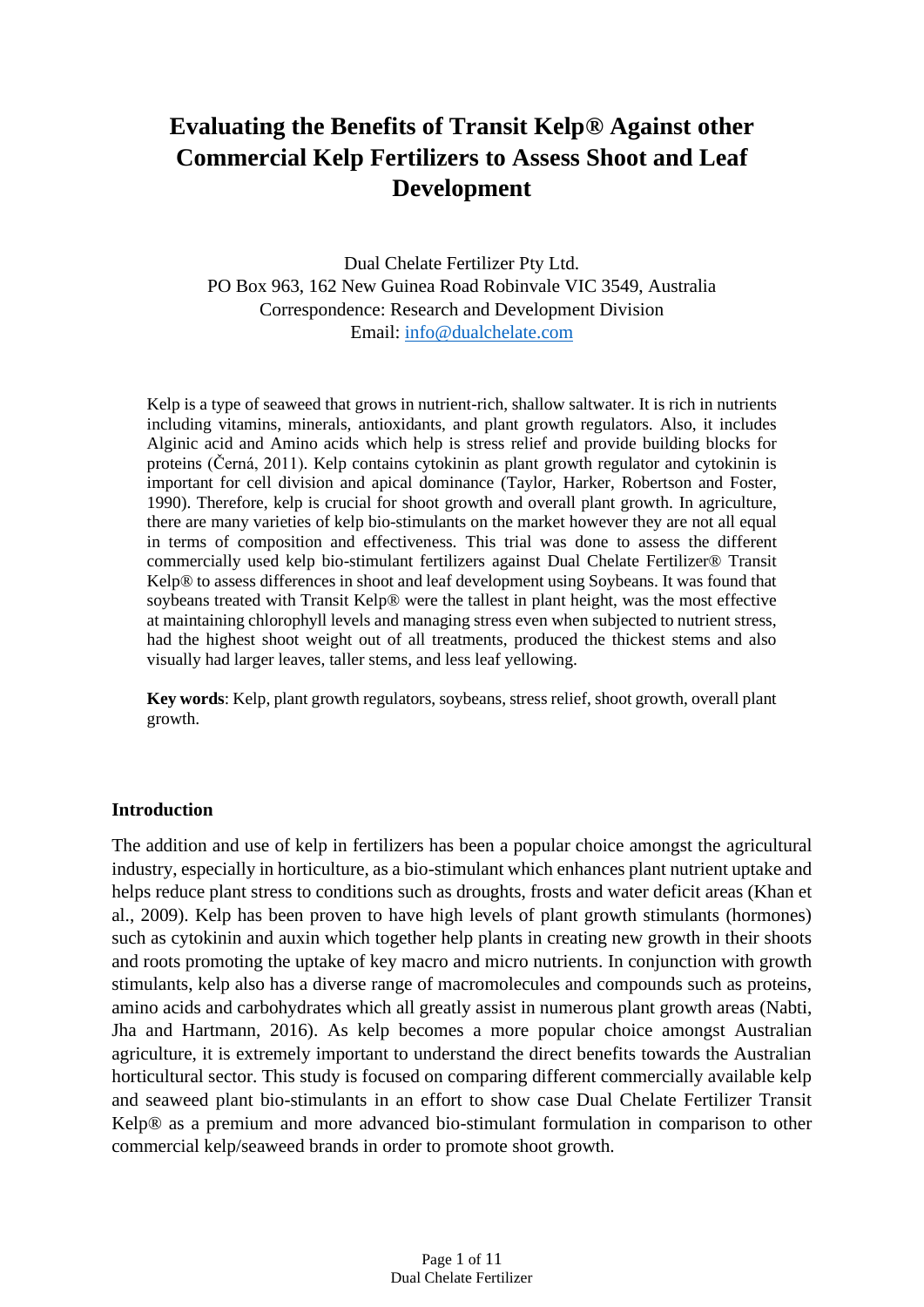Australian agriculture is constantly being hindered by stressors such as high demands for horticultural goods, unfavourable weather conditions such as heatwaves, droughts and frost and also having to battle against extreme water limitations. These stressors can cause severe damage to crop yields and also reduce farm return on investments (Francini and Sebastiani, 2019). The use of kelp is now being adopted amongst farmers in the irrigation sector. Dual Chelate Fertilizer has created a highly pure kelp enriched bio-stimulant – Transit Kelp. Transit Kelp contains 8% highly concentrated kelp derived from the *Laminaria japonica*. This formulation is highly refined and highly pure making it a premium product for both foliar and fertigation in horticulture.

In this study, different soil kelp and seaweed products will be applied to soybeans in an effort to compare their direct effect on shoot growth and development. 5 different kelp products, including Transit Kelp will be applied to soybeans and compared to assess shoot weight, shoot height, stem thickness, number of pods and average chlorophyll levels. Periodic photos of the treated soybeans will also be taken to visually compare growth. Graph pad prism 9 will be used to statistically analyze the results.

# **Objectives**

- 1. Assess the differences observed between each different kelp products on shoot and leaf development
- 2. Measure fresh shoot weight, shoot height, stem thickness, number of developed pods and average chlorophyll levels.
- 3. Visually compare the soybeans weekly to see any difference in appearance.
- 4. Determine which kelp product is the most effective on plant growth in terms of shoot and leaf development.

The outcome of this trial will assist in showcasing the direct benefits of Dual Chelate Fertilizer Transit Kelp® in comparison to other competitive seaweed/kelp fertilizer products.

# **Materials and Methods**

# **Site Selection and Trial Design**

The trial will be conducted in the greenhouse located at Dual Chelate Fertilizer. This site was selected as this trial will be undertaken using hydroponics as the trial will need to be monitored daily for measurements and kelp applications.

In total, there will be 5 different treatments of kelp bio-stimulants, Transit Kelp® and 4 other commercially available seaweed/kelp products. For each of the treatments there will be 3 replications of each treatment and 3 plants in each replicate to allow for accurate statistical analyses (see figure 1 for trial layout). A control will not be used as it won't provide an accurate comparison between treatments. Below shows the layout for this trial.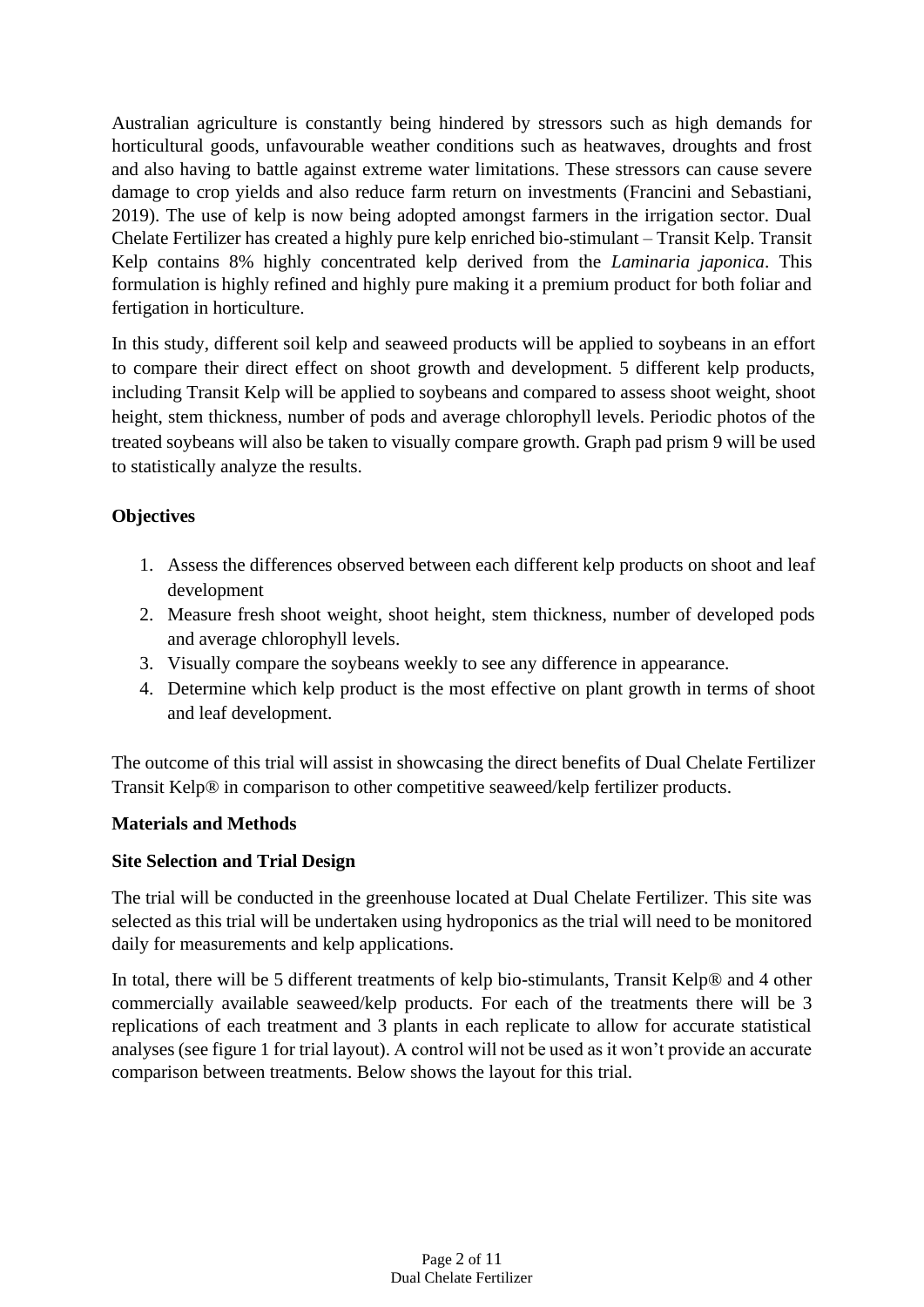

*Figure 1: Trial set up comparing various kelp/seaweed treatments on Soybean's (Glycine max).*

The trial will be run over the span of 1 month with treatments being applied to the Soybeans every 3 days. The reason the application rate is high is because a positive reaction is going to be induced to see the direct effects that different commercial kelp has on growth.

The medium used to plant the soybeans in is vermiculite. This substance will allow for easy root exploration and also allow the plants to be removed and examine without damage. Vermiculite also has no added nutrients which stops any variable factors which other potting mediums such as potting mix may have. It is important to note that since the Soybeans only had applications of kelp and no other added nutrients, the soybeans were chlorotic towards the end of the trial as they were very nitrogen deprived.

# **Application Rates**

*Table 1: Application rates of different commercial kelp products. Names of the commercial products cannot be disclosed due to legal reasons.*

| <b>Kelp Treatment</b>     | <b>Application rate</b> |
|---------------------------|-------------------------|
| Transit Kelp <sup>®</sup> | $0.137ml$ /pot          |
| Product B (Ax)            | $0.005g$ /pot           |
| <b>Product C (Sx)</b>     | $0.33g$ /pot            |
| Product D (Fx)            | $0.027g$ /pot           |
| <b>Product E (Nx)</b>     | $0.0687$ g/pot          |

The application rates of each kelp product were based on the application rate on the respective labels. The rate was the used to work out how much kelp needed to be applied to each pot. Every 3 days kelp was applied to the pots with the rates highlighted in the table above.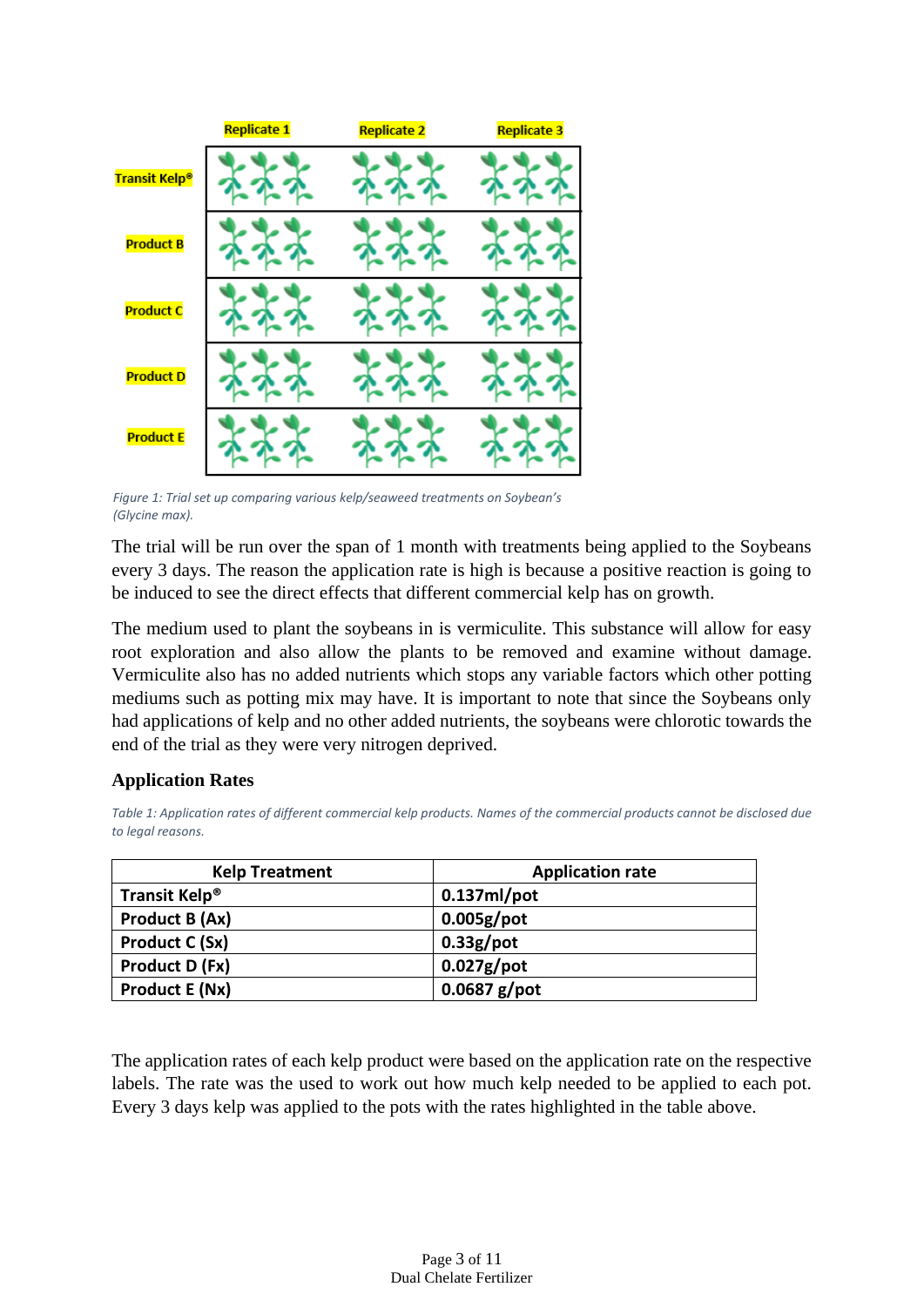## **Observations**

Measurements will be taken once a week. Measurements include plant height measurements and average chlorophyll measurements. At the end of the month, shoot weight, stem thickness and number of pods will be analysed.

#### **Plant Height Measurements**

Every 3 days, each Soyabean will be measured to record their plant height. This is the height from the soil medium surface to the tallest leaf using a ruler.

#### **Average Plant Chlorophyll Levels**

Every 3 days, a handheld SPAD meter will be used to analyze each leaf on each soybean plant. Once each leaf has been analyzed, the readings will be averaged to gain a whole plant chlorophyll analysis. This is done for each plant.

#### **Shoot Weight**

At the end of the experiment, each soybean will be uprooted and the point where the shoot turns into root will be cut. The shoot will then be weighed as fresh weight to get the whole shoot weight.

## **Stem Thickness (stem diameter)**

At the end of the experiment, stem thickness will be measured from each soybean plant. To keep a consistent measurement, the stem thickness (stem diameter) will be taken half way between the base of the stem and the first node. A stainless steel caliper will be used to measure the dimeter of the stems.

#### **Number of Developed Pods**

At the end of the experiment, the number of developed pods per plant will be counted and added together to get a total number of pods for each treatment.

#### **Comparative Photos**

Once a week, progress photos of the soybeans will be taken to assess the growth and overall development of each plant against other treatments.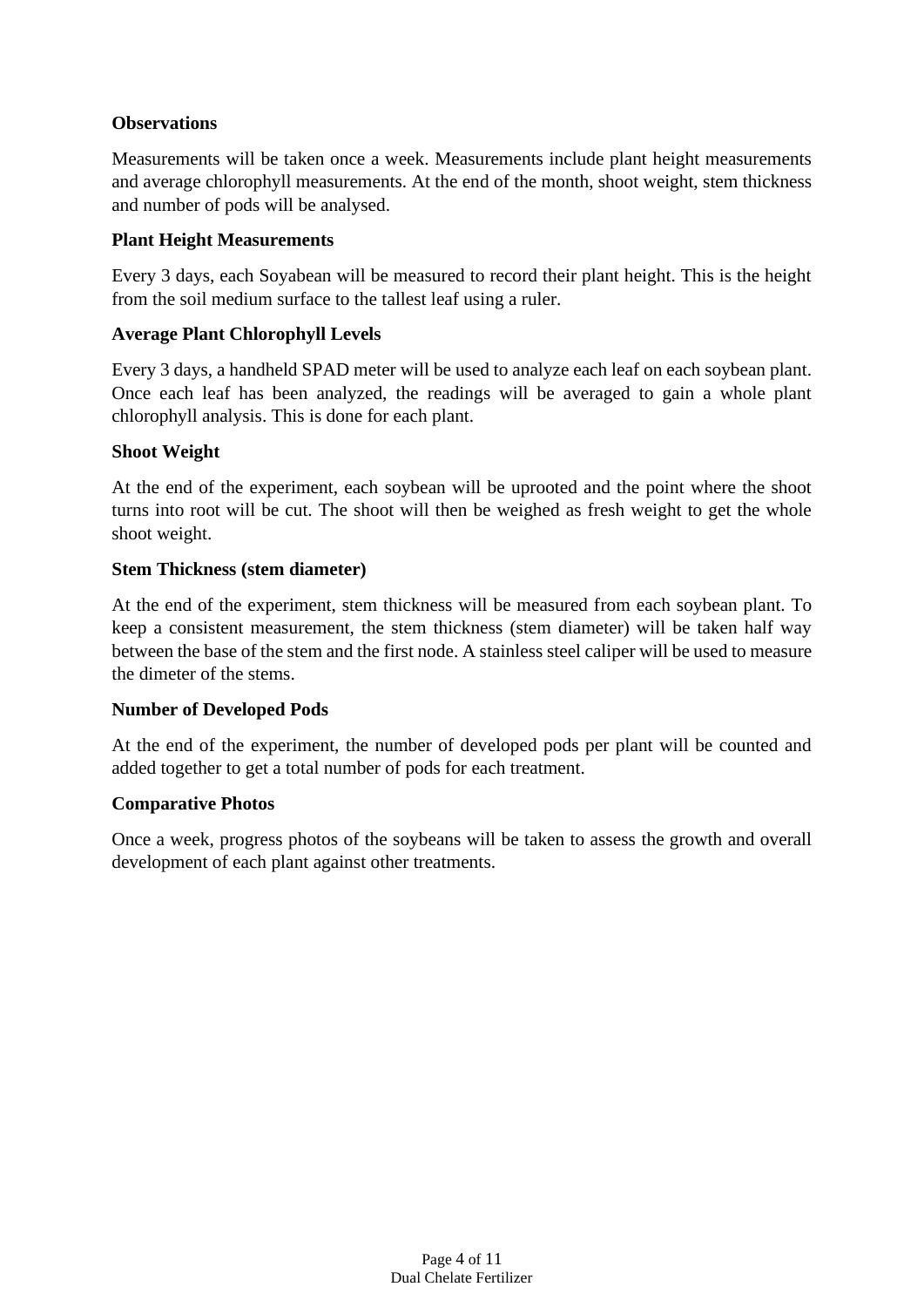#### **Results**



*Figure 2: Average plant height (cm) measurements of soybeans treated with different types of kelp. Measurements were taken weekly and averaged. Other treatments besides Transit Kelp® cannot be displayed for legal reasons.* 



*Figure 3: Average chlorophyll measurements of Soybeans treated with different types of kelp. Measurements were taken weekly and averaged. Other treatments besides Transit Kelp(R) cannot be displayed for legal reasons.*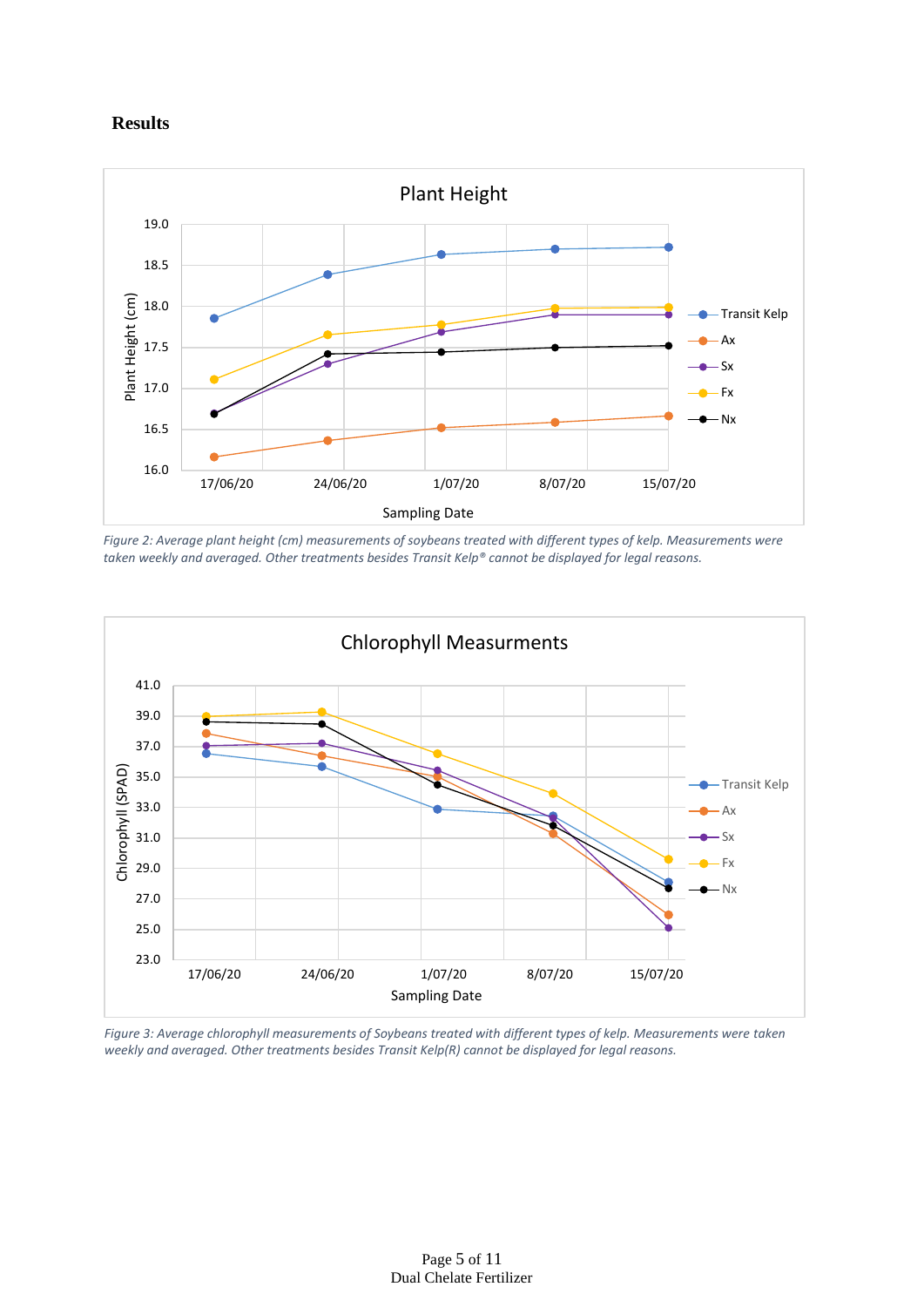*Table 2: Summary table showing the percentage increase in plant height from the first measurement (17/06/2020) to the last measurement (15/07/2020).*

| <b>Treatment</b> | Percentage Increase in Plant Height |
|------------------|-------------------------------------|
| Transit Kelp (A) | 4.45%                               |
| Product B (Ax)   | 3.09%                               |
| Product C (Sx)   | 7.19%                               |
| Product D (Fx)   | 5.26%                               |
| Product E (Nx)   | 4.79%                               |

*Table 3: Summary table showing the percentage increase in plant chlorophyll levels from the first measurement (17/06/2020) to the last measurement (15/07/20).*

| <b>Treatment</b> | <b>Percentage Decrease in Chlorophyll</b> |
|------------------|-------------------------------------------|
| Transit Kelp (A) | 23.01%                                    |
| Product B (Ax)   | 31.40%                                    |
| Product C (Sx)   | 32.35%                                    |
| Product D (Fx)   | 35.64%                                    |
| Product E (Nx)   | 28.24%                                    |



*Figure 4: Average fresh shoot weight of soybeans treated with different types of kelp. These measurements were taken at the end of the experiment on the 15/07/2020.*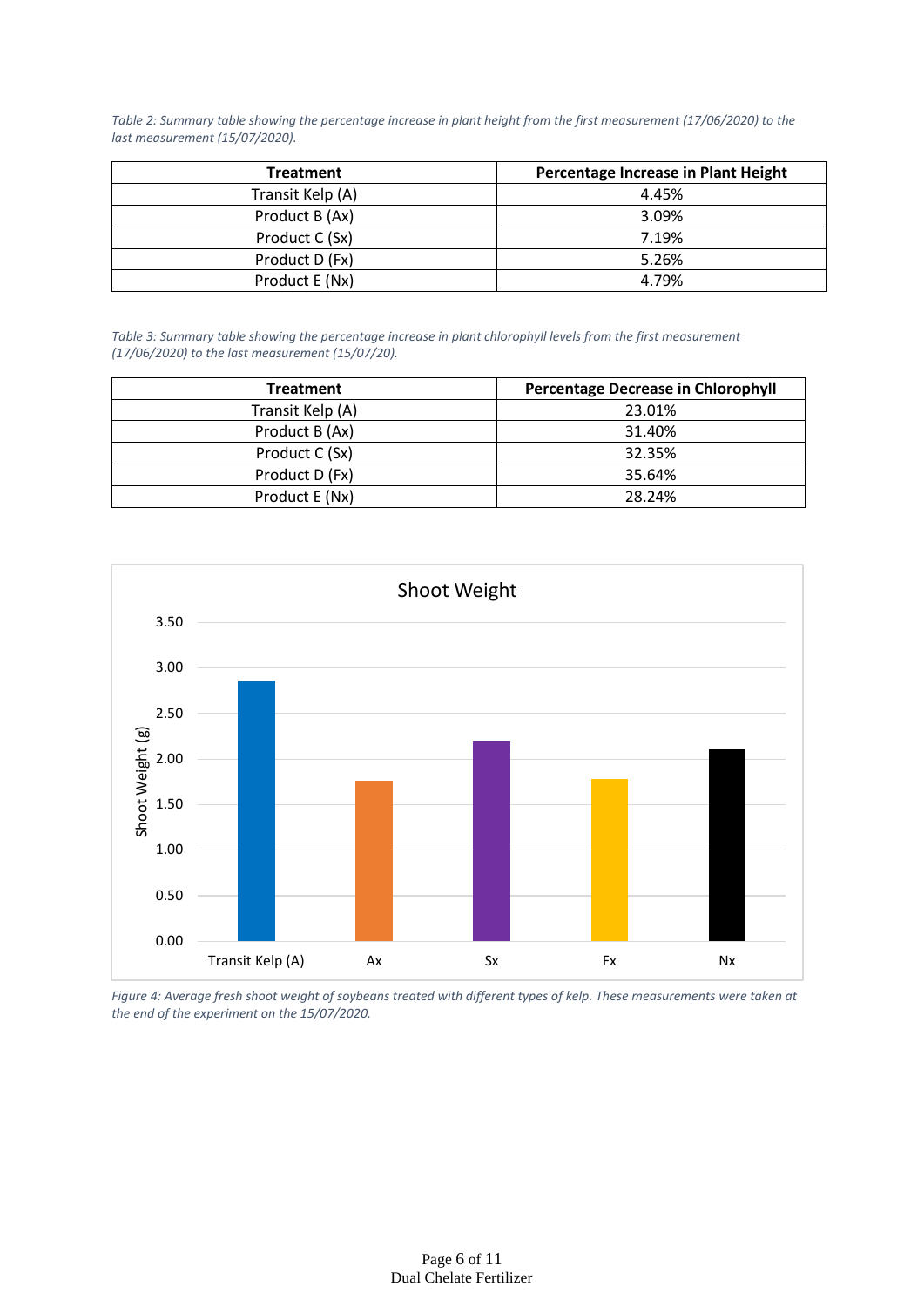

*Figure 5: Average stem thickness (stem diameter) of soybeans treated with different types of kelp. These measurements were taken at the end of the experiment on the 15/07/2020.*



*Figure 6: Total number of developed pods on soybeans treated with different types of kelp. These measurements were taken at the end of the experiment on the 15/07/2020*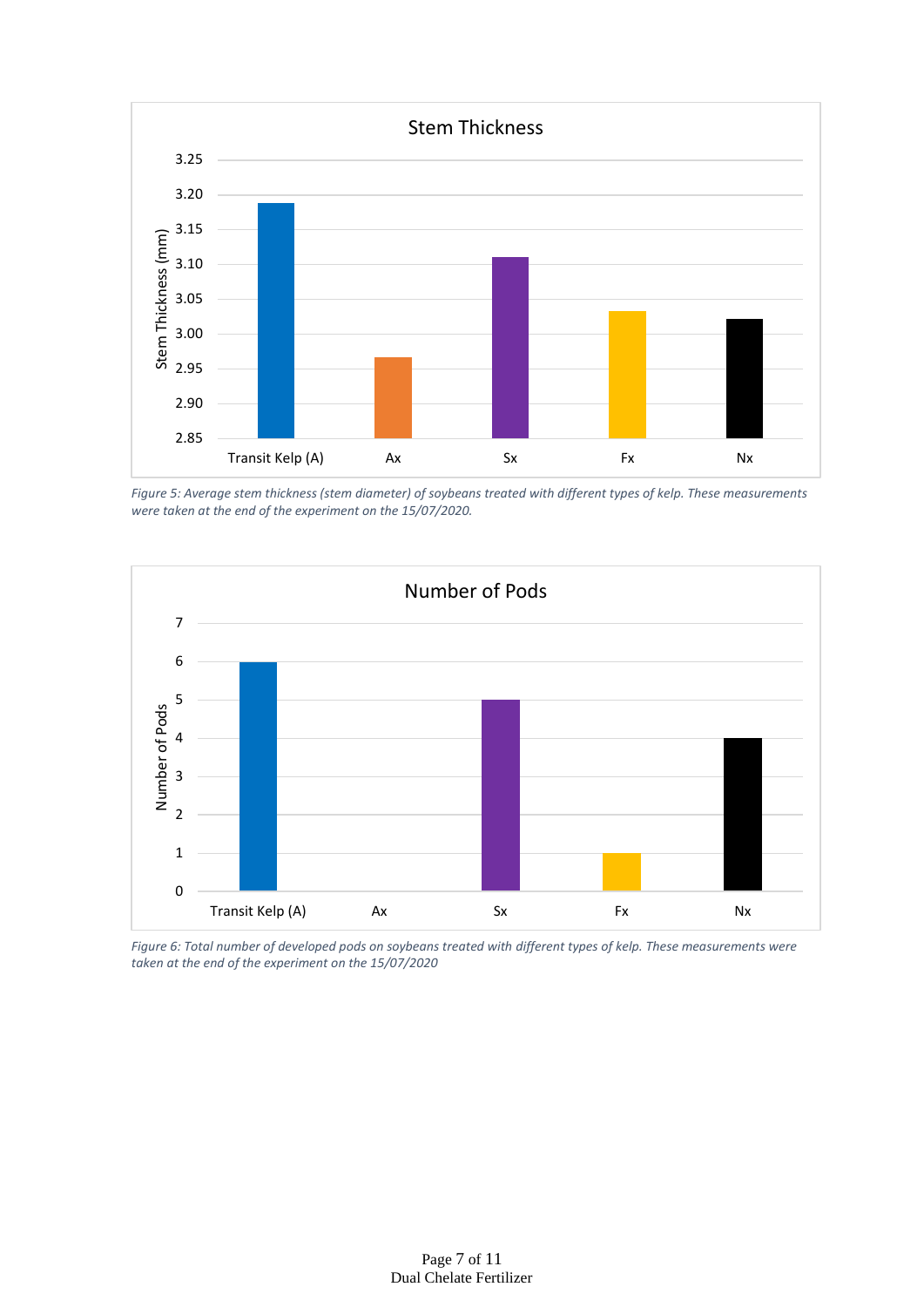



*Figure 7: Images of each soybean treatment towards the end of the experiment. Product A - Transit Kelp(R), Product B - Ax, Product C - Sx, Product D - Fx, Product E - Nx*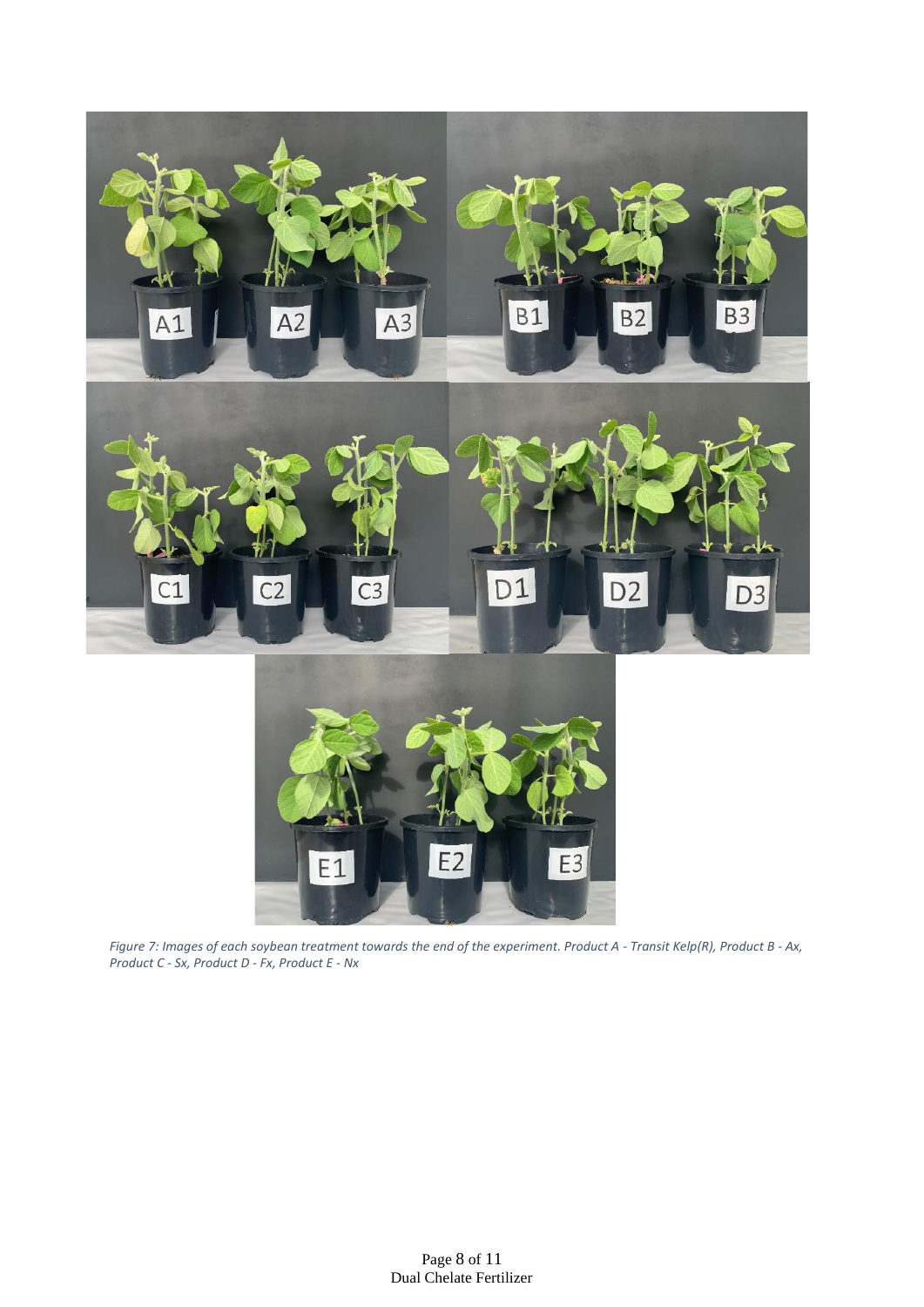#### **Discussion**

When looking at figure 2, it can be seen that Transit Kelp® had the highest average plant height throughout the 1-month experiment with the final average plant height being approximately 18.7cm tall. This is significantly higher than the other kelp treatments. When looking at the percentage increase in height from the start of the experiment to the end of the experiment, it can be observed that Transit Kelp® treated Soybeans had a 4.45% increase in height. However, in terms of percentage increase in height, Transit Kelp® was ranked at  $4<sup>th</sup>$  out of all the treatments which is seen in table 2. Sx treated performed the best with a percentage increase of 7.19%. From this, it can be concluded that Transit Kelp® induced an immediate response which significantly helped plant development at early stages in the germination of the Soybean seeds. However, the reason why there was not a significant increase in plant height is due to the type of kelp extract used. Each kelp product trial contains different varieties of kelp which therefore have difference compositions. These changes in compositions result in fluctuating levels of plant growth hormones such as Auxin and Cytokinin depending on the kelp species. Some kelp varieties are high in Auxin which means stem elongation and the inhibition of lateral buds will induced (Balzan, Johal and Carraro, 2014). Some are higher is Cytokinin (such as Transit Kelp®) which mainly assists in new cell growth and differentiation in root and shoots, but also affects apical dominance, axillary bud growth and leaf senescence (Akhtar, Mekureyaw, Pandey and Roitsch, 2020). Transit Kelp® is rich in the plant growth hormone Cytokinin, this may be the reason why there was a sharp increase in growth at the beginning of application as Cytokinin helps with new cell development and apical dominance which means the soybeans were concentrating growth on the main, central stem of the plant is dominant over other side stems.

Chlorophyll levels were compared to examine plant stress. Since none of the treatments received any other nutrient source besides the kelp, the plants experience nutrient deficiencies. However, one of the advantages of kelp is to assist with stress. Kelp also contains alginic acids and amino acids which all help with proper plant functions and metabolisms (Nabti, Jha and Hartmann, 2016). This means the plant has access to available amino acids and doesn't have to synthesize these amino acids themselves and expel energy. Transit Kelp® has approximately 2% amino acids and also have higher levels of nitrogen, phosphorous and potassium compared to other commercially available kelps. When looking at table 3, it can be seen that Transit Kelp® treated soybeans had the smallest percentage decrease in chlorophyll compared to all treatments. Transit Kelp® treated soybeans had a 23% decline in chlorophyll from the start of the month to the end of the month. When comparing this to the other treatments, this decline is much smaller meaning that the soybeans treated with Transit Kelp® were able to withhold their chlorophyll better than other treatments.

When looking at shoot weight shown in figure 4, it can be seen that Transit Kelp® had the highest shoot weight of 2.9g. when comparing this to the other treatments, Transit Kelp® treated shoots weighed significantly more than Ax and Fx. This is most likely due to more biomass in the leaves from less plant senescence due to better stress relief from nutrient stress. Also, because Transit Kelp® treated soybeans were also the tallest as seen in figure 2. Stem thickness was also highest in Transit Kelp® treated soybeans with an average stem diameter of 3.2mm seen in figure 5. This was not significantly higher than the other treatments.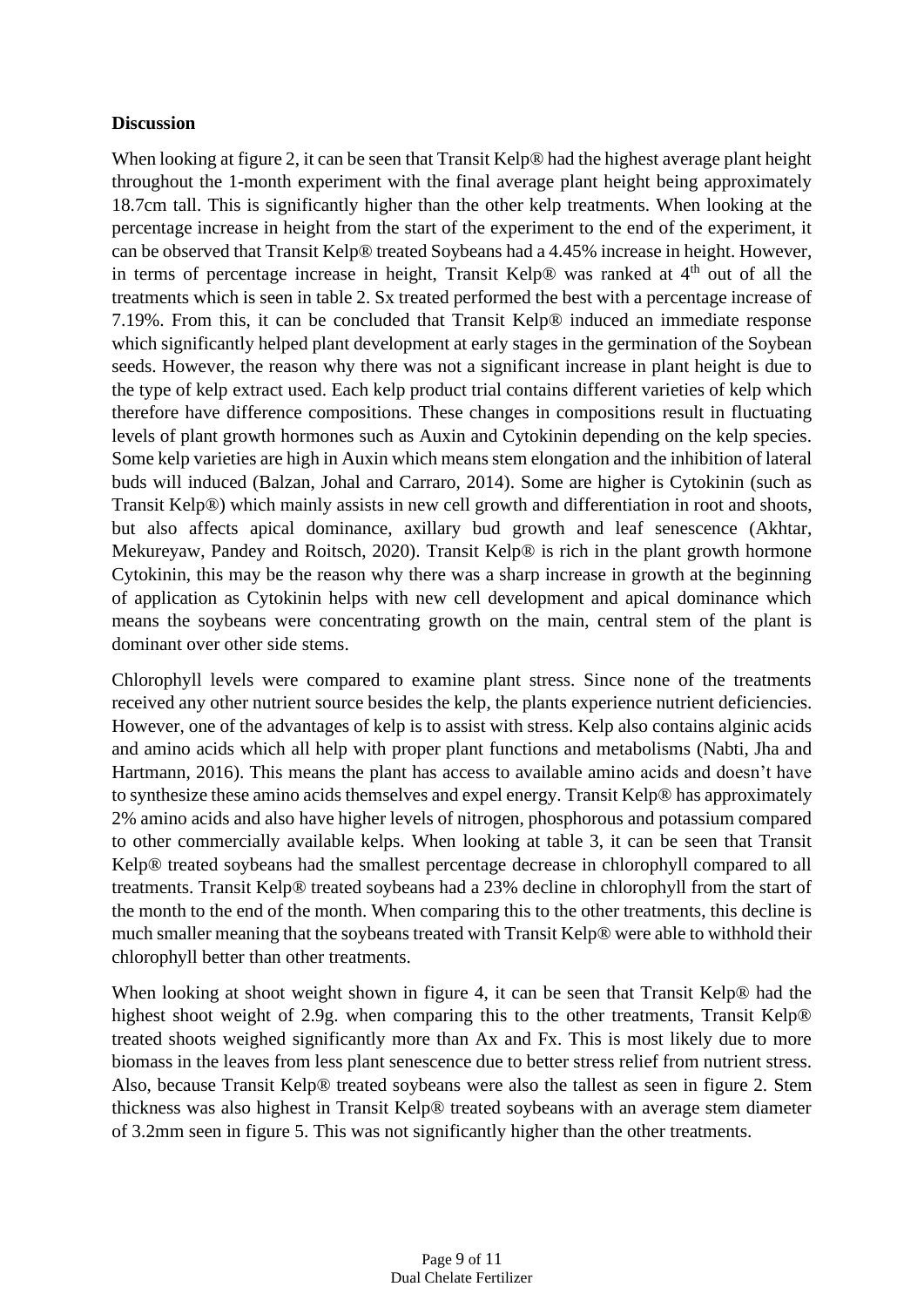Finally, when looking at figure 7 showing the comparative images of treated soybeans it can be seen that Transit Kelp® (labelled A) treated soybeans visually had larger leaves, taller steams and less leaf yellowing compared to the other treatments.

## **Conclusion**

In conclusion, this trial was conducted to evaluate the benefits of Transit Kelp® against other commonly used commercial kelp fertilizer to assess shoot and leaf development. A number of different plant growth parameters were measured between each treatment to assess which treatment was the best at growing young soybeans plants with limited nutrition. The measurements taken was fresh shoot weight, shoot height, stem thickness, number of developed pods and average chlorophyll levels.

When studying the figures and tables presented above, it can be found that soybeans treated with Transit Kelp® had the following improvements compared to other commonly used commercial kelps in horticulture.

- Soybeans treated with Transit Kelp<sup>®</sup> were the tallest throughout the entire experiment with measurements being taken once a week.
- Transit Kelp<sup>®</sup> was the most effective at reduce nutrient stress in soybeans and maintain chlorophyll levels better with a reduction in chlorophyll at only 23% compared to other treatments which had a reduction of 30% and higher.
- Transit Kelp® treated soybeans had the heaviest shoots compared to all other treatments with an average shoot weight of 2.9g.
- Transit Kelp® treated soybeans also produced the thickest stem diameter of on average 3.2mm compared to other treatments.
- When looking at the comparative images of treated soybeans it can be seen that Transit Kelp® (labelled A) treated soybeans visually had larger leaves, taller stems and less leaf yellowing compared to the other treatments.

#### **References**

Akhtar, S., Mekureyaw, M., Pandey, C. and Roitsch, T., 2020. Role of Cytokinins for Interactions of Plants With Microbial Pathogens and Pest Insects. *Frontiers in Plant Science*, 10.

Balzan, S., Johal, G. and Carraro, N., 2014. The role of auxin transporters in monocots development. *Frontiers in Plant Science*, 5.

Černá, M., 2011. Seaweed Proteins and Amino Acids as Nutraceuticals. *Marine Medicinal Foods - Implications and Applications, Macro and Microalgae*, pp.297-312.

Francini, A. and Sebastiani, L., 2019. Abiotic Stress Effects on Performance of Horticultural Crops. *Horticulturae*, 5(4), p.67.

Khan, W., Rayirath, U., Subramanian, S., Jithesh, M., Rayorath, P., Hodges, D., Critchley, A., Craigie, J., Norrie, J. and Prithiviraj, B., 2009. Seaweed Extracts as Biostimulants of Plant Growth and Development. *Journal of Plant Growth Regulation*, 28(4), pp.386-399.

Nabti, E., Jha, B. and Hartmann, A., 2016. Impact of seaweeds on agricultural crop production as biofertilizer. *International Journal of Environmental Science and Technology*, 14(5), pp.1119-1134.